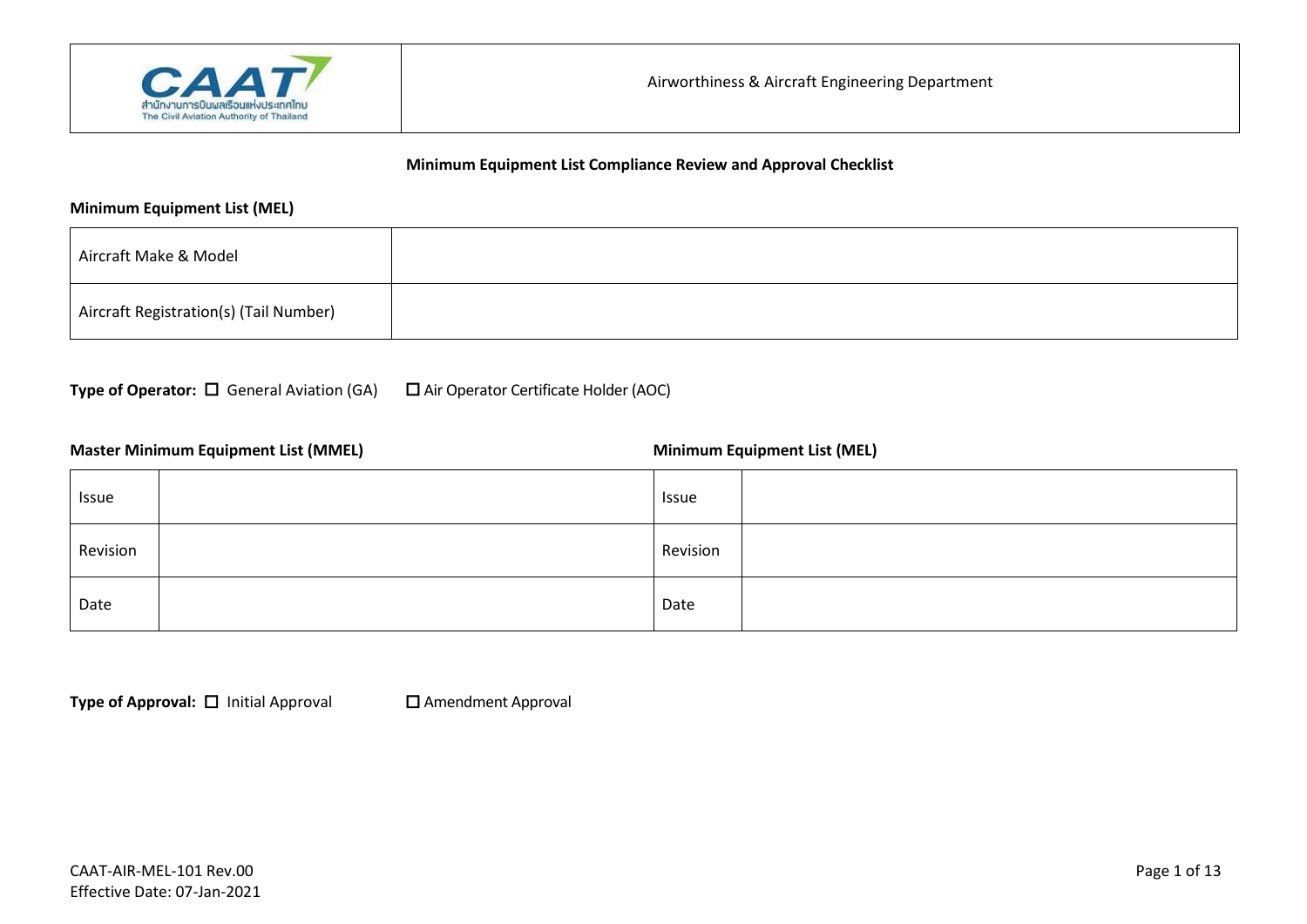

|              |                                                                                   | <b>Reference</b>                                                                                                                                | <b>CAAT Only</b> |            | <b>MEL Page References (Operator)</b> |           |                              |
|--------------|-----------------------------------------------------------------------------------|-------------------------------------------------------------------------------------------------------------------------------------------------|------------------|------------|---------------------------------------|-----------|------------------------------|
| $\mathbf{1}$ | <b>MMEL (AIR and OPS)</b>                                                         |                                                                                                                                                 | <sub>S</sub>     | U          | N/A                                   |           | <b>Comment (AIR and OPS)</b> |
|              |                                                                                   | For AOC & GA: Announcement of Department                                                                                                        |                  | <b>AIR</b> |                                       |           | Operator:                    |
| 1.1          | Check that MMEL is the Latest<br>Revision                                         | of Civil Aviation (ADCA) for Minimum<br><b>Equipment List Approval</b>                                                                          |                  |            |                                       |           |                              |
|              | MMEL Rev:  Date:                                                                  | 5. For Minimum Equipment List Approval,                                                                                                         |                  | <b>OPS</b> |                                       |           | AIR:                         |
|              |                                                                                   | (1) Current MMEL                                                                                                                                |                  |            |                                       | CAAT      | OPS:                         |
|              |                                                                                   |                                                                                                                                                 |                  | <b>AIR</b> |                                       |           | Operator:                    |
| 1.2          | Check that every item in MEL is<br>based on and not less restrictive<br>than MMEL | For AOC & GA: Announcement of Department<br>of Civil Aviation (ADCA) for Minimum<br><b>Equipment List Approval</b><br>3. Minimum Equipment List |                  |            |                                       |           |                              |
|              |                                                                                   |                                                                                                                                                 |                  | <b>OPS</b> |                                       | AIR:      |                              |
|              |                                                                                   |                                                                                                                                                 |                  |            |                                       | CAAT      | OPS:                         |
|              |                                                                                   |                                                                                                                                                 | <b>AIR</b>       |            |                                       | Operator: |                              |
| 1.3          | Check that the quantity of items for<br>each ATA Chapter not more than            | For AOC & GA: Announcement of Department<br>of Civil Aviation (ADCA) for Minimum                                                                |                  |            |                                       |           |                              |
|              | MMEL.                                                                             | <b>Equipment List Approval</b>                                                                                                                  |                  | <b>OPS</b> |                                       |           | AIR:                         |
|              |                                                                                   | 3. Minimum Equipment List                                                                                                                       |                  |            |                                       | CAAT      | OPS:                         |
|              |                                                                                   |                                                                                                                                                 |                  | <b>AIR</b> |                                       |           | Operator:                    |
| 1.4          | In case of "***", only one should be                                              | Recommendation: Indicates an item which is<br>not required by regulation, but which may have                                                    |                  |            |                                       |           |                              |
|              | selected                                                                          | been installed on some models of aircraft cover                                                                                                 | <b>OPS</b>       |            |                                       | AIR:      |                              |
|              |                                                                                   | by MMEL.                                                                                                                                        |                  |            |                                       | CAAT      | OPS:                         |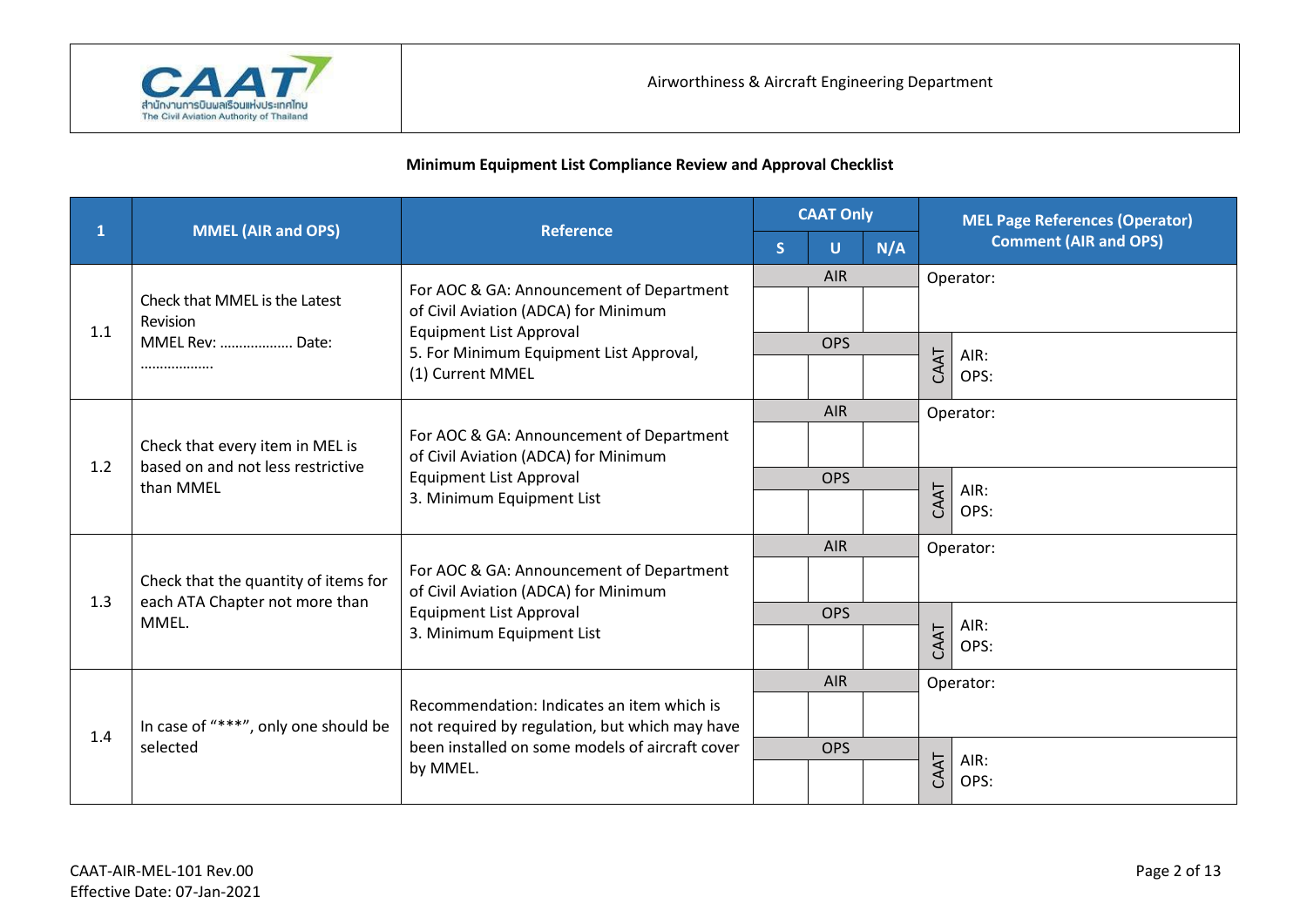

| $\overline{2}$ |                                                                                                | <b>Reference</b>                                                                                                                                         | <b>CAAT Only</b> |                         | <b>MEL Page References (Operator)</b> |                                                                       |           |  |  |
|----------------|------------------------------------------------------------------------------------------------|----------------------------------------------------------------------------------------------------------------------------------------------------------|------------------|-------------------------|---------------------------------------|-----------------------------------------------------------------------|-----------|--|--|
|                | <b>Preamble (OPS)</b>                                                                          |                                                                                                                                                          | <sub>S</sub>     | U                       | N/A                                   | <b>Comment (OPS)</b>                                                  |           |  |  |
|                | Check that the MEL contain an                                                                  | For AOC & GA: Announcement of Department                                                                                                                 |                  | <b>OPS</b><br>Operator: |                                       |                                                                       |           |  |  |
| 2.1            | appropriate Preamble that includes<br>all relevant definitions, guidance                       | of Civil Aviation (ADCA) for Minimum<br><b>Equipment List Approval</b>                                                                                   |                  |                         |                                       |                                                                       |           |  |  |
|                | and abbreviations for flight crews<br>and maintenance personnel using<br>the MEL               | 4. Content of Minimum Equipment List,<br>(5) Preamble                                                                                                    |                  |                         |                                       | CAAT                                                                  | OPS:      |  |  |
|                | <b>CAAT Only</b>                                                                               |                                                                                                                                                          |                  |                         |                                       |                                                                       |           |  |  |
| $\overline{3}$ | <b>Content of MEL/MMEL Conformity</b><br>(AIR and OPS)                                         | <b>Reference</b>                                                                                                                                         | S                | U                       | N/A                                   | <b>MEL Page References (Operator)</b><br><b>Comment (AIR and OPS)</b> |           |  |  |
|                | Check that MEL includes a cover<br>page with operator's name, aircraft                         | For AOC & GA: Announcement of Department of<br>Civil Aviation (ADCA) for Minimum Equipment<br>List Approval<br>4. Content of for Minimum Equipment List, | <b>AIR</b>       |                         |                                       | Operator:                                                             |           |  |  |
| 3.1            |                                                                                                |                                                                                                                                                          |                  |                         |                                       |                                                                       |           |  |  |
|                | make and model, and blank space                                                                |                                                                                                                                                          |                  | <b>OPS</b>              |                                       |                                                                       | AIR:      |  |  |
|                | for sign and stamping approval.                                                                | (1) Cover Page                                                                                                                                           |                  |                         |                                       | CAAT                                                                  | OPS:      |  |  |
|                | Check that MEL includes log of                                                                 | For AOC & GA: Announcement of Department of                                                                                                              |                  | AIR                     |                                       |                                                                       | Operator: |  |  |
|                | revisions with number and date of                                                              | Civil Aviation (ADCA) for Minimum Equipment                                                                                                              |                  |                         |                                       |                                                                       |           |  |  |
| 3.2            | revision, and blank space for<br>signature of person who is<br>responsible for revise the MEL. | List Approval<br>4. Content of Minimum Equipment List,<br>(2) Log of Revision                                                                            |                  | <b>OPS</b>              |                                       |                                                                       | AIR:      |  |  |
|                |                                                                                                |                                                                                                                                                          |                  |                         |                                       | CAAT                                                                  | OPS:      |  |  |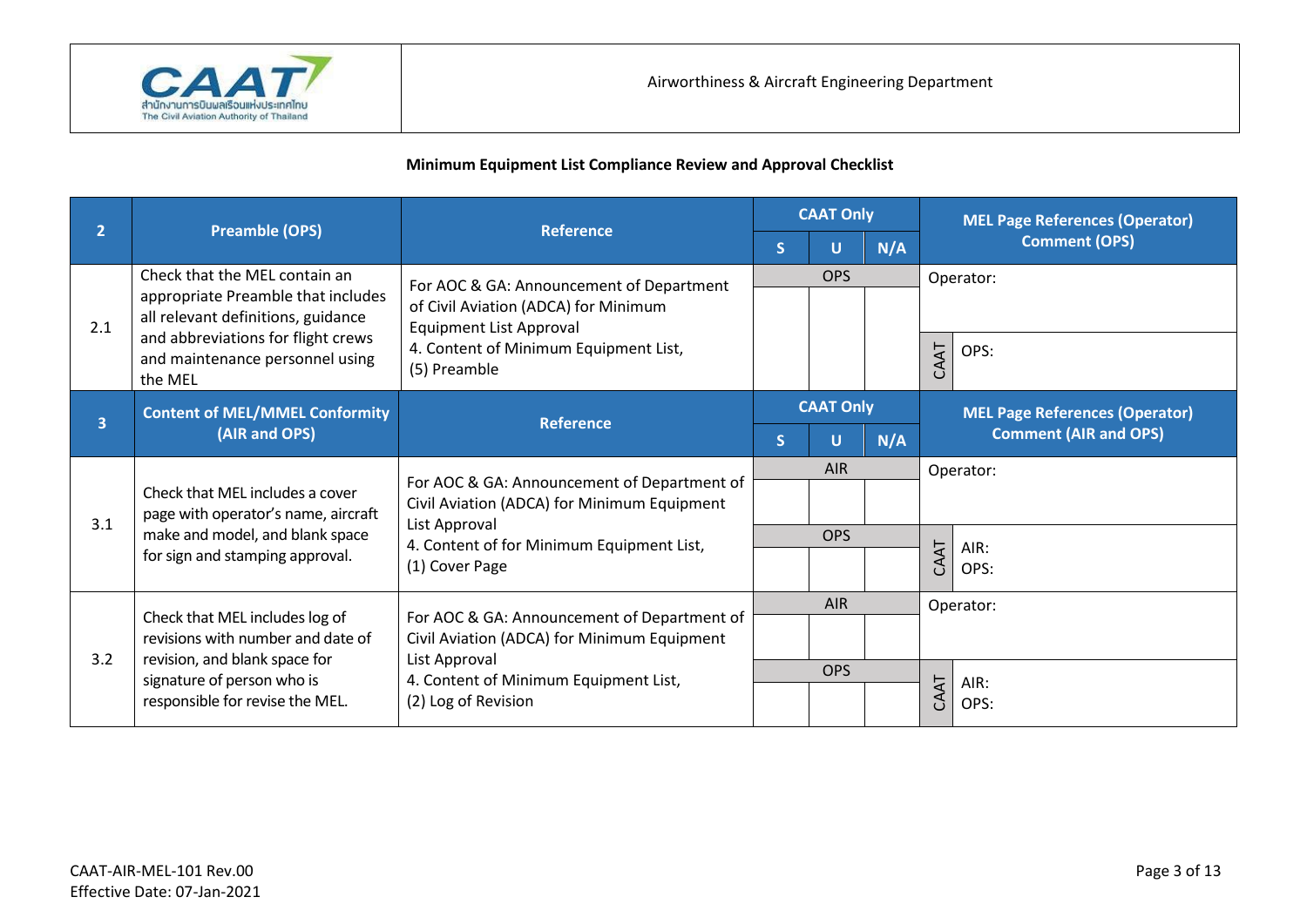

|     | <b>Content of MEL/MMEL Conformity</b>                                                                                       | <b>Reference</b>                                                                                                                                                                                       | <b>CAAT Only</b> |            | <b>Comment (AIR and OPS)</b> |      | <b>MEL Page References (Operator)</b> |
|-----|-----------------------------------------------------------------------------------------------------------------------------|--------------------------------------------------------------------------------------------------------------------------------------------------------------------------------------------------------|------------------|------------|------------------------------|------|---------------------------------------|
| 3   | (AIR and OPS)                                                                                                               |                                                                                                                                                                                                        | S.               | Ū          | N/A                          |      |                                       |
|     |                                                                                                                             | For AOC & GA: Announcement of Department of                                                                                                                                                            |                  | <b>AIR</b> |                              |      | Operator:                             |
|     | Check that MEL includes table of                                                                                            | Civil Aviation (ADCA) for Minimum Equipment<br>List Approval<br>4. Content of for Minimum Equipment List,<br>(3) Table of Contents                                                                     |                  |            |                              |      |                                       |
| 3.3 | contents with detail of all section<br>of MEL                                                                               |                                                                                                                                                                                                        |                  | <b>OPS</b> |                              |      | AIR:                                  |
|     |                                                                                                                             |                                                                                                                                                                                                        |                  |            |                              | CAAT | OPS:                                  |
|     | Check that MEL includes control                                                                                             |                                                                                                                                                                                                        |                  | <b>AIR</b> |                              |      | Operator:                             |
|     | page or list of effective page with<br>operator's name, date of each page                                                   | For AOC & GA: Announcement of Department<br>of Civil Aviation (ADCA) for Minimum<br>Equipment List Approval 4. Content of for<br>Minimum Equipment List,<br>(4) Control Page or List of Effective Page |                  |            |                              |      |                                       |
| 3.4 | and its number and revision<br>number, and blank space for<br>signature of flight operation and<br>airworthiness inspector. |                                                                                                                                                                                                        |                  | <b>OPS</b> |                              |      | AIR:<br>OPS:                          |
|     |                                                                                                                             |                                                                                                                                                                                                        |                  |            |                              | CAAT |                                       |
|     |                                                                                                                             |                                                                                                                                                                                                        |                  | <b>AIR</b> |                              |      | Operator:                             |
|     | Check that control page or list of                                                                                          | For AOC & GA: Announcement of Department<br>of Civil Aviation (ADCA) for Minimum                                                                                                                       |                  |            |                              |      |                                       |
| 3.5 | effective page is acceptable,<br>updated and Completed.                                                                     | Equipment List Approval 4. Content of for<br>Minimum Equipment List,                                                                                                                                   |                  | <b>OPS</b> |                              |      | AIR:                                  |
|     |                                                                                                                             | (4) Control Page or List of Effective Page                                                                                                                                                             |                  |            |                              | CAAT | OPS:                                  |
|     |                                                                                                                             |                                                                                                                                                                                                        |                  | <b>AIR</b> |                              |      | Operator:                             |
| 3.6 | Check that MEL against MMEL for                                                                                             | For AOC & GA: Announcement of Department<br>of Civil Aviation (ADCA) for Minimum Equipment                                                                                                             |                  |            |                              |      |                                       |
|     | errors                                                                                                                      | List Approval<br>3. Minimum Equipment List                                                                                                                                                             |                  | <b>OPS</b> |                              |      | AIR:<br>OPS:                          |
|     |                                                                                                                             |                                                                                                                                                                                                        |                  |            |                              | CAAT |                                       |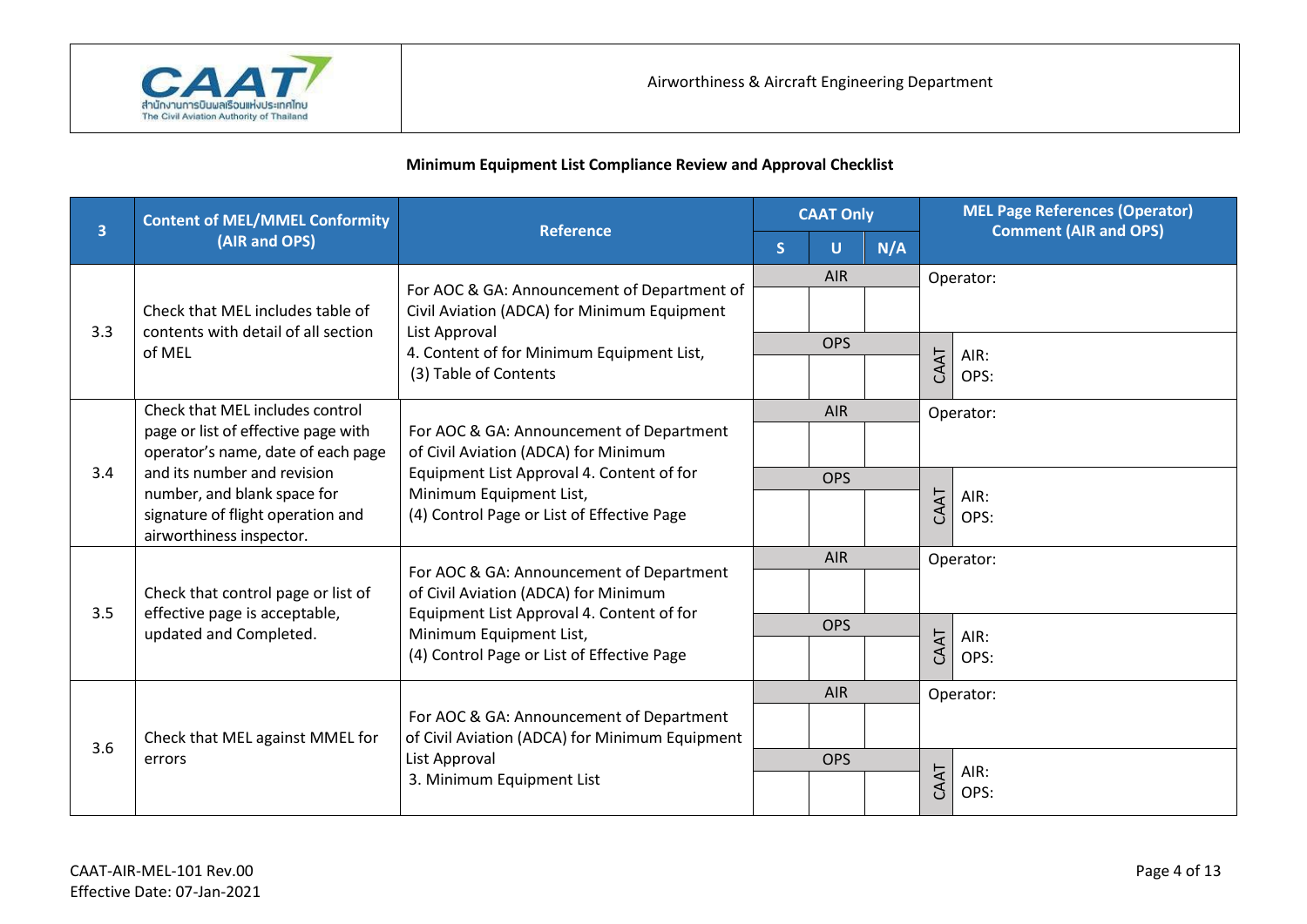

|     | <b>MEL Tailored (AIR)</b>                                                                                 | <b>Reference</b>                                                                                            | <b>CAAT Only</b> |      |     | <b>MEL Page References (Operator)</b> |  |
|-----|-----------------------------------------------------------------------------------------------------------|-------------------------------------------------------------------------------------------------------------|------------------|------|-----|---------------------------------------|--|
|     |                                                                                                           |                                                                                                             | S                |      | N/A | <b>Comment (AIR)</b>                  |  |
| 4.1 | Check that the MEL been tailored<br>to reflect the Operators Aircraft in                                  | For AOC & GA: Announcement of Department<br>of Civil Aviation (ADCA) for Minimum<br>Equipment List Approval |                  |      |     | Operator:                             |  |
|     | terms of equipment fitted and all<br>applicable registration marks.                                       | 5. For Minimum Equipment List Approval,<br>(2) Current aircraft equipment list                              |                  |      |     | CAAT<br>AIR:                          |  |
|     | <b>Acceptance of Defects</b>                                                                              |                                                                                                             | <b>CAAT Only</b> |      |     |                                       |  |
|     |                                                                                                           |                                                                                                             |                  |      |     | <b>MEL Page References (Operator)</b> |  |
| 5   | (AIR and OPS)                                                                                             | <b>Reference</b>                                                                                            | S                |      | N/A | <b>Comment (AIR and OPS)</b>          |  |
|     |                                                                                                           |                                                                                                             |                  | AIR. |     | Operator:                             |  |
| 5.1 | Check that MEL includes procedure<br>for acceptance of defects and the<br>requirement of using MEL before | For AOC & GA: Announcement of Department<br>of Civil Aviation (ADCA) for Minimum<br>Equipment List Approval |                  |      |     |                                       |  |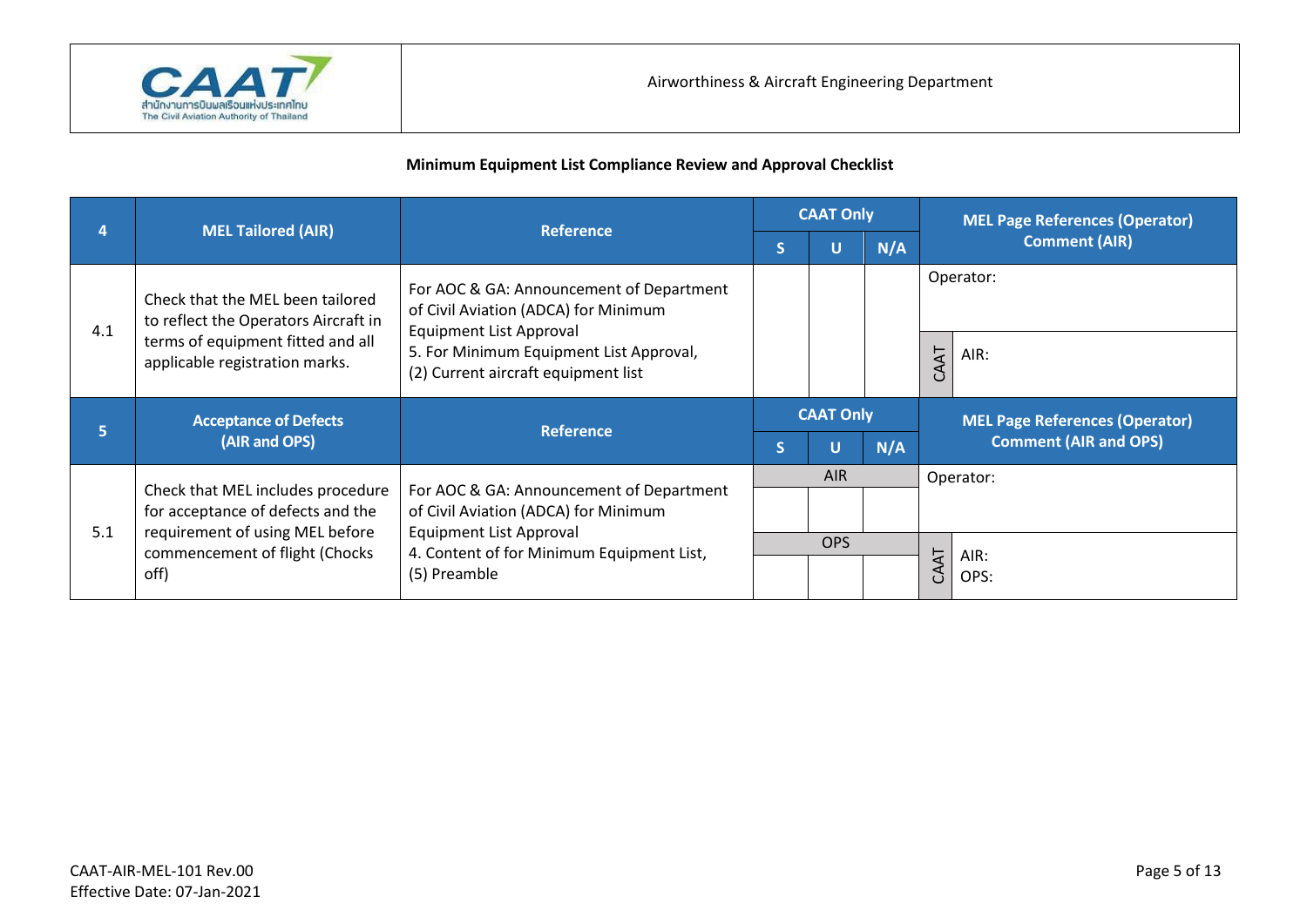

|                |                                                                        | <b>Reference</b>                                                                                                           | <b>CAAT Only</b>        |                  |     | <b>MEL Page References (Operator)</b> |  |                                                               |  |
|----------------|------------------------------------------------------------------------|----------------------------------------------------------------------------------------------------------------------------|-------------------------|------------------|-----|---------------------------------------|--|---------------------------------------------------------------|--|
| 6              | <b>Equipment List (AIR)</b>                                            |                                                                                                                            | $\overline{\mathsf{S}}$ | U                | N/A | <b>Comment (AIR)</b>                  |  |                                                               |  |
| 6.1            | Check that MEL includes the Latest                                     | For AOC & GA: Announcement of Department<br>of Civil Aviation (ADCA) for Minimum<br>Equipment List Approval                |                         | <b>AIR</b>       |     | Operator:                             |  |                                                               |  |
|                | Status of aircraft equipment list.                                     | 5. For Minimum Equipment List Approval,<br>(2) Current aircraft equipment list                                             |                         |                  |     | CAAT<br>AIR:                          |  |                                                               |  |
| 6.2            | Check that MEL reflect the aircraft<br>configuration (e.g. number, and | For AOC & GA: Announcement of Department<br>of Civil Aviation (ADCA) for Minimum<br>Equipment List Approval 5. For Minimum |                         | <b>AIR</b>       |     | Operator:                             |  |                                                               |  |
|                | type where applicable)                                                 | Equipment List Approval,<br>(2) Current aircraft equipment list                                                            |                         |                  |     | AIR:<br>CAA                           |  |                                                               |  |
| $\overline{7}$ | <b>Modification List (AIR)</b>                                         | <b>Reference</b>                                                                                                           |                         | <b>CAAT Only</b> |     |                                       |  | <b>MEL Page References (Operator)</b><br><b>Comment (AIR)</b> |  |
|                |                                                                        |                                                                                                                            | S                       | U                | N/A |                                       |  |                                                               |  |
| 7.1            | Check that MEL includes the latest                                     | For AOC & GA: Announcement of Department<br>of Civil Aviation (ADCA) for Minimum                                           |                         | <b>AIR</b>       |     | Operator:                             |  |                                                               |  |
|                | Status of Mod list and associated<br>detail                            | Equipment List Approval 5. For Minimum<br>Equipment List Approval,<br>(3) Modification list and associated detail          |                         |                  |     | CAAT<br>AIR:                          |  |                                                               |  |
|                |                                                                        | For AOC & GA: Announcement of Department                                                                                   |                         | AIR              |     | Operator:                             |  |                                                               |  |
| 7.2            | Check that all modifications                                           | of Civil Aviation (ADCA) for Minimum<br>Equipment List Approval 5. For Minimum                                             |                         |                  |     |                                       |  |                                                               |  |
|                | reflected in the MEL.                                                  | Equipment List Approval,<br>(3) Modification list and associated detail                                                    |                         |                  |     | CAAT<br>AIR:                          |  |                                                               |  |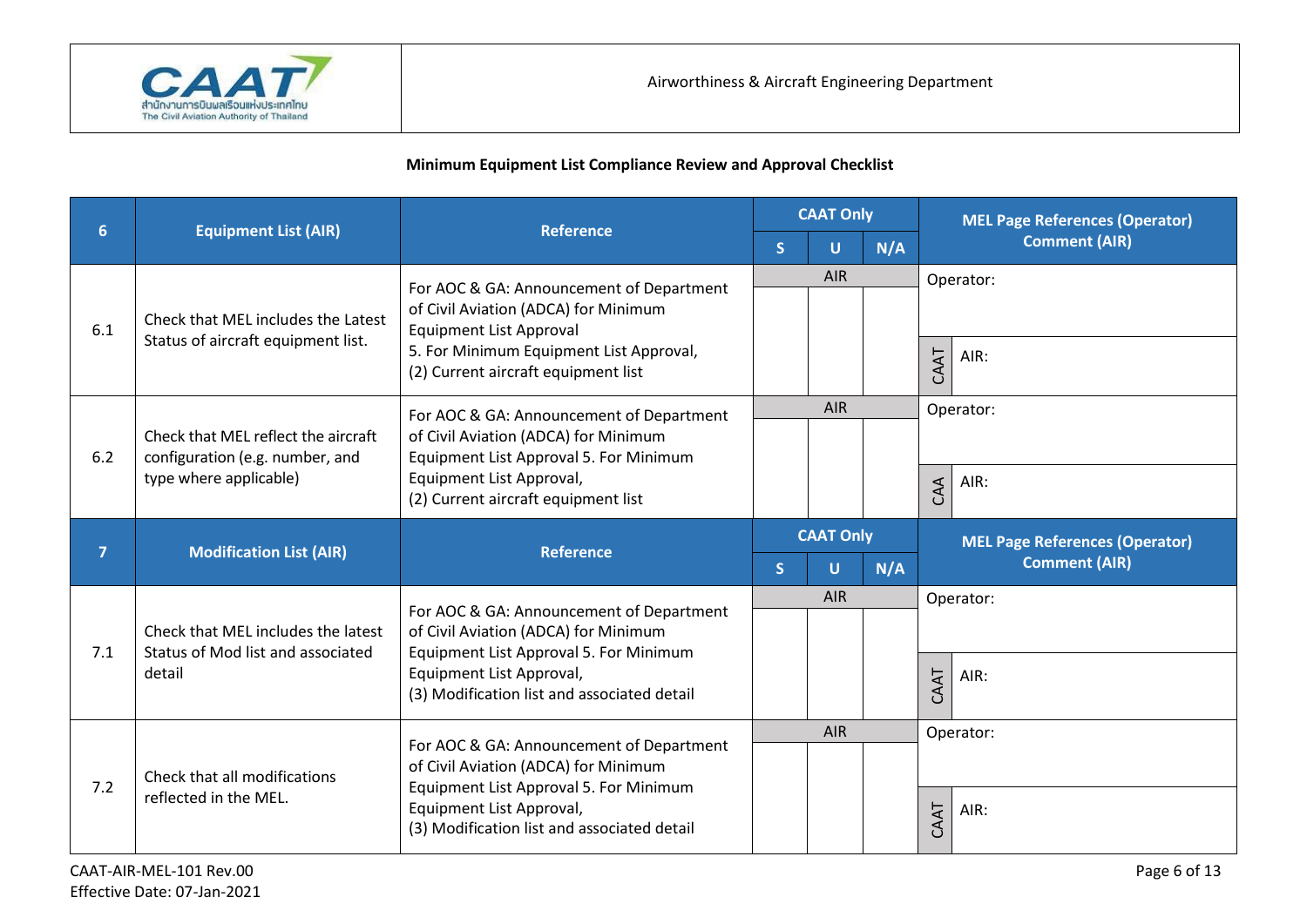

| 8   | <b>MEL Revision Station</b>                                                                 | <b>Reference</b>                                                                                                                                                     | <b>CAAT Only</b> |            |           | <b>MEL Page References (Operator)</b> |                              |
|-----|---------------------------------------------------------------------------------------------|----------------------------------------------------------------------------------------------------------------------------------------------------------------------|------------------|------------|-----------|---------------------------------------|------------------------------|
|     | (AIR and OPS)                                                                               |                                                                                                                                                                      |                  | U          | N/A       |                                       | <b>Comment (AIR and OPS)</b> |
|     |                                                                                             |                                                                                                                                                                      |                  | <b>AIR</b> |           |                                       | Operator:                    |
| 8.1 | Check that MEL includes the page<br>revision status reflects the log of                     | For AOC & GA: Announcement of Department<br>of Civil Aviation (ADCA) for Minimum<br>Equipment List Approval 4. Content of for                                        |                  |            |           |                                       |                              |
|     | revisions and control page or list of                                                       | Minimum Equipment List,                                                                                                                                              |                  | <b>OPS</b> |           |                                       | AIR:                         |
|     | effective page.                                                                             | (4) Control Page or List of Effective Page                                                                                                                           |                  |            |           | CAAT                                  | OPS:                         |
|     | <b>Maintenance (M) and Operation</b>                                                        |                                                                                                                                                                      | <b>CAAT Only</b> |            |           | <b>MEL Page References (Operator)</b> |                              |
| 9   | (O) Procedures<br>(AIR and OPS)                                                             | <b>Reference</b>                                                                                                                                                     | $\mathsf{S}$     | U          | N/A       |                                       | <b>Comment (AIR and OPS)</b> |
|     | Check that MEL includes<br>Maintenance (M) and Operation<br>Procedures (O) identified where | For AOC & GA: Announcement of Department<br>of Civil Aviation (ADCA) for Minimum<br>Equipment List Approval 4. Content of<br>Minimum Equipment List,<br>(5) Preamble | <b>AIR</b>       |            | Operator: |                                       |                              |
| 9.1 |                                                                                             |                                                                                                                                                                      |                  |            |           |                                       |                              |
|     | applicable, and do they conform to                                                          |                                                                                                                                                                      | <b>OPS</b>       |            |           | AIR:                                  |                              |
|     | recommended OEM procedures<br>(e.g. AMM References).                                        |                                                                                                                                                                      |                  |            |           | CAAT                                  | OPS:                         |
|     |                                                                                             |                                                                                                                                                                      |                  | <b>AIR</b> |           |                                       | Operator:                    |
| 9.2 | Check that the MEL format and the                                                           | For AOC & GA: Announcement of Department<br>of Civil Aviation (ADCA) for Minimum                                                                                     |                  |            |           |                                       |                              |
|     | presentation of items and dispatch<br>conditions reflect with MMEL.                         | <b>Equipment List Approval</b><br>4. Content of Minimum Equipment List,<br>(5) Preamble                                                                              |                  | <b>OPS</b> |           |                                       | AIR:                         |
|     |                                                                                             |                                                                                                                                                                      |                  |            |           | CAAT                                  | OPS:                         |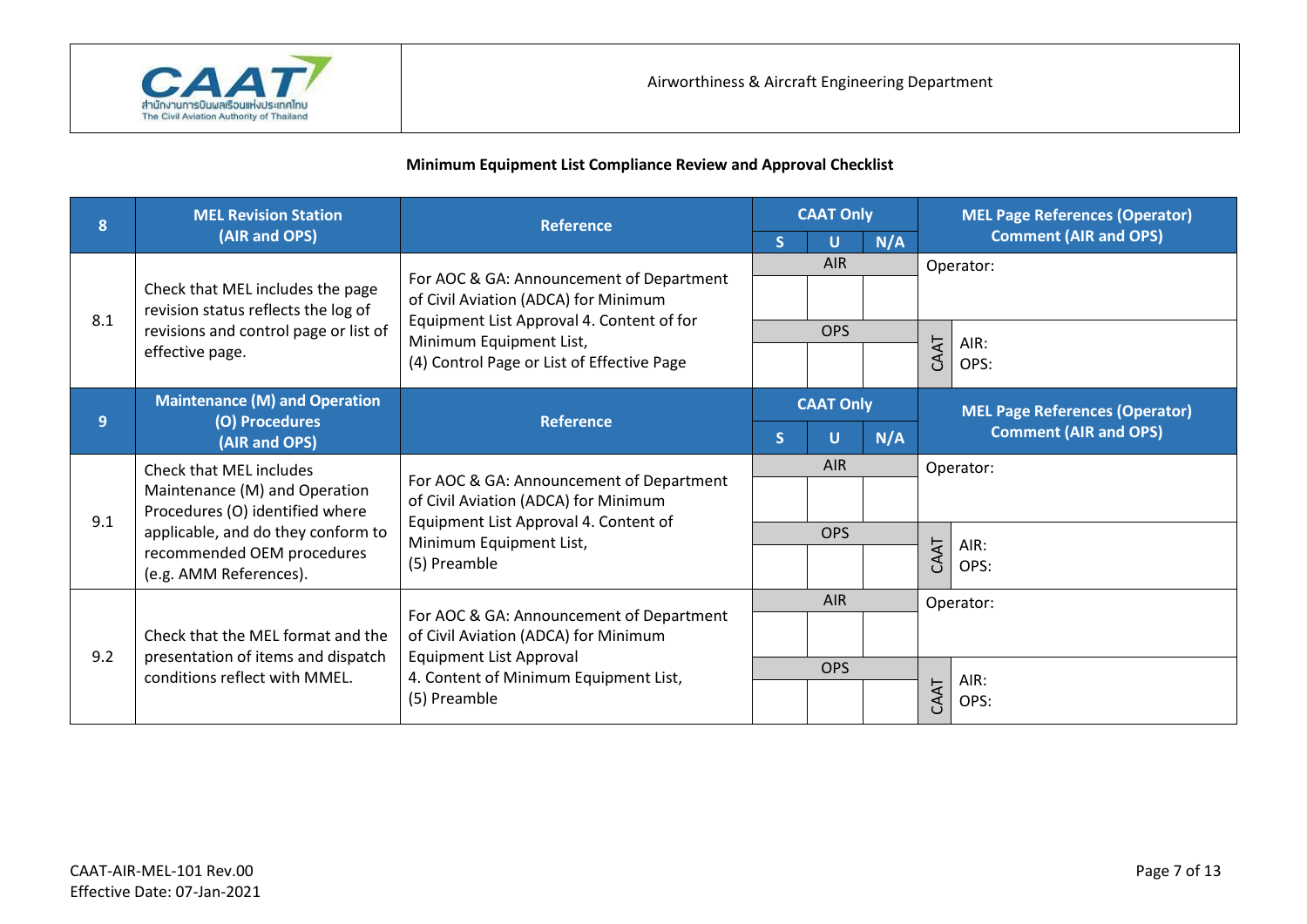

| 10   | <b>Special Operations Consideration</b>                          | <b>Reference</b>                                                                                                                                                                      | <b>CAAT Only</b> |            | <b>MEL Page References (Operator)</b> |           |                              |
|------|------------------------------------------------------------------|---------------------------------------------------------------------------------------------------------------------------------------------------------------------------------------|------------------|------------|---------------------------------------|-----------|------------------------------|
|      | (AIR and OPS)                                                    |                                                                                                                                                                                       | <sub>S</sub>     | U          | N/A                                   |           | <b>Comment (AIR and OPS)</b> |
|      |                                                                  |                                                                                                                                                                                       |                  | <b>AIR</b> |                                       |           | Operator:                    |
| 10.1 | Check that MEL includes AWO (CAT                                 | For AOC & GA: Announcement of Department<br>of Civil Aviation (ADCA) for Minimum<br><b>Equipment List Approval</b><br>4. Content of for Minimum Equipment List                        |                  |            |                                       |           |                              |
|      | II/III, EVS)                                                     |                                                                                                                                                                                       |                  | <b>OPS</b> |                                       |           | AIR:                         |
|      |                                                                  |                                                                                                                                                                                       |                  |            |                                       | CAAT      | OPS:                         |
|      |                                                                  | For AOC & GA: Announcement of Department                                                                                                                                              |                  | <b>AIR</b> |                                       |           | Operator:                    |
| 10.2 | Check that MEL includes<br>ETOPS/EDTO                            | of Civil Aviation (ADCA) for Minimum<br><b>Equipment List Approval</b><br>4. Content of for Minimum Equipment List,<br>(8) Extended Range Twin - Engine Aircraft<br>Operation (ETOPS) |                  |            |                                       |           |                              |
|      |                                                                  |                                                                                                                                                                                       |                  | <b>OPS</b> |                                       |           | AIR:                         |
|      |                                                                  |                                                                                                                                                                                       |                  |            |                                       | CAAT      | OPS:                         |
|      |                                                                  |                                                                                                                                                                                       | <b>AIR</b>       |            |                                       | Operator: |                              |
| 10.3 | Check that MEL includes PBN<br>(Check PBN specifications applied | For AOC & GA: Announcement of Department<br>of Civil Aviation (ADCA) for Minimum                                                                                                      |                  |            |                                       |           |                              |
|      | for (Form 101)                                                   | Equipment List Approval4. Content of for                                                                                                                                              |                  | <b>OPS</b> |                                       |           | AIR:                         |
|      |                                                                  | Minimum Equipment List                                                                                                                                                                |                  |            |                                       | CAAT      | OPS:                         |
|      |                                                                  |                                                                                                                                                                                       |                  | <b>AIR</b> |                                       |           | Operator:                    |
| 10.4 | Check that MEL includes RVSM                                     | For AOC & GA: Announcement of Department<br>of Civil Aviation (ADCA) for Minimum                                                                                                      |                  |            |                                       |           |                              |
|      |                                                                  | <b>Equipment List Approval</b><br>4. Content of for Minimum Equipment List                                                                                                            |                  | <b>OPS</b> |                                       |           | AIR:                         |
|      |                                                                  |                                                                                                                                                                                       |                  |            |                                       | CAAT      | OPS:                         |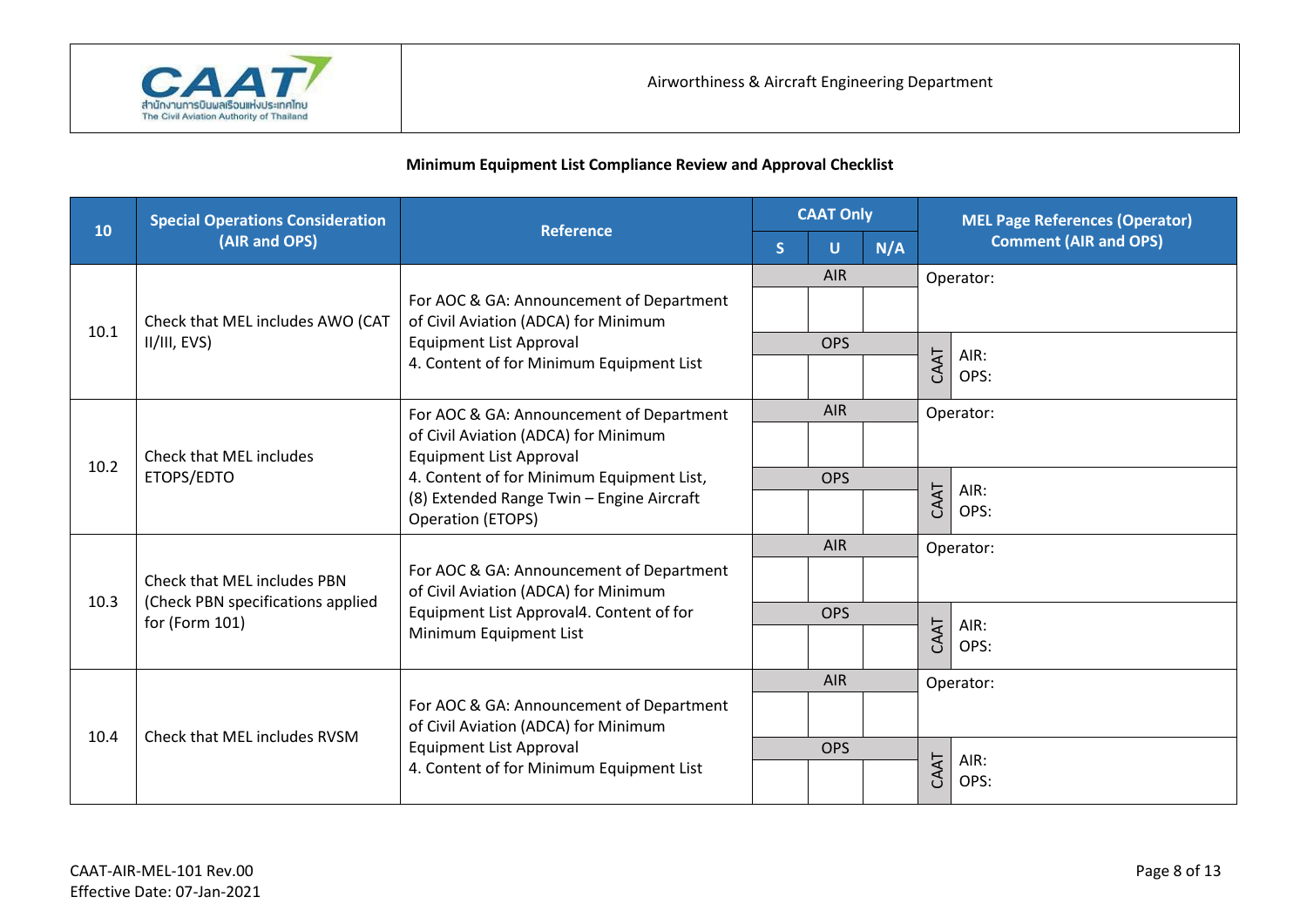

| 10   | <b>Special Operations Consideration</b> |                                                                                                                                                                | <b>CAAT Only</b> |            |     | <b>MEL Page References (Operator)</b> |  |
|------|-----------------------------------------|----------------------------------------------------------------------------------------------------------------------------------------------------------------|------------------|------------|-----|---------------------------------------|--|
|      | (AIR and OPS)                           | <b>Reference</b>                                                                                                                                               | S                | U          | N/A | <b>Comment (AIR and OPS)</b>          |  |
|      |                                         | For AOC & GA: Announcement of Department<br>of Civil Aviation (ADCA) for Minimum<br><b>Equipment List Approval</b><br>4. Content of for Minimum Equipment List |                  | <b>AIR</b> |     | Operator:                             |  |
| 10.5 | Check that MEL includes MNPS            |                                                                                                                                                                |                  |            |     |                                       |  |
|      |                                         |                                                                                                                                                                |                  | <b>OPS</b> |     | AIR:                                  |  |
|      |                                         |                                                                                                                                                                |                  |            |     | CAAT<br>OPS:                          |  |
|      | Check that MEL includes EFB             | For AOC & GA: Announcement of Department<br>of Civil Aviation (ADCA) for Minimum<br><b>Equipment List Approval</b><br>4. Content of for Minimum Equipment List |                  | <b>AIR</b> |     | Operator:                             |  |
| 10.6 |                                         |                                                                                                                                                                |                  |            |     |                                       |  |
|      |                                         |                                                                                                                                                                |                  | <b>OPS</b> |     | AIR:                                  |  |
|      |                                         |                                                                                                                                                                |                  |            |     | CAAT<br>OPS:                          |  |
|      |                                         |                                                                                                                                                                |                  | <b>AIR</b> |     | Operator:                             |  |
| 10.7 | Check that MEL includes ADS-B/          | For AOC & GA: Announcement of Department<br>of Civil Aviation (ADCA) for Minimum                                                                               |                  |            |     |                                       |  |
|      | ADS-C/CPDLC                             | <b>Equipment List Approval</b>                                                                                                                                 |                  | <b>OPS</b> |     | AIR:                                  |  |
|      |                                         | 4. Content of for Minimum Equipment List                                                                                                                       |                  |            |     | CAAT<br>OPS:                          |  |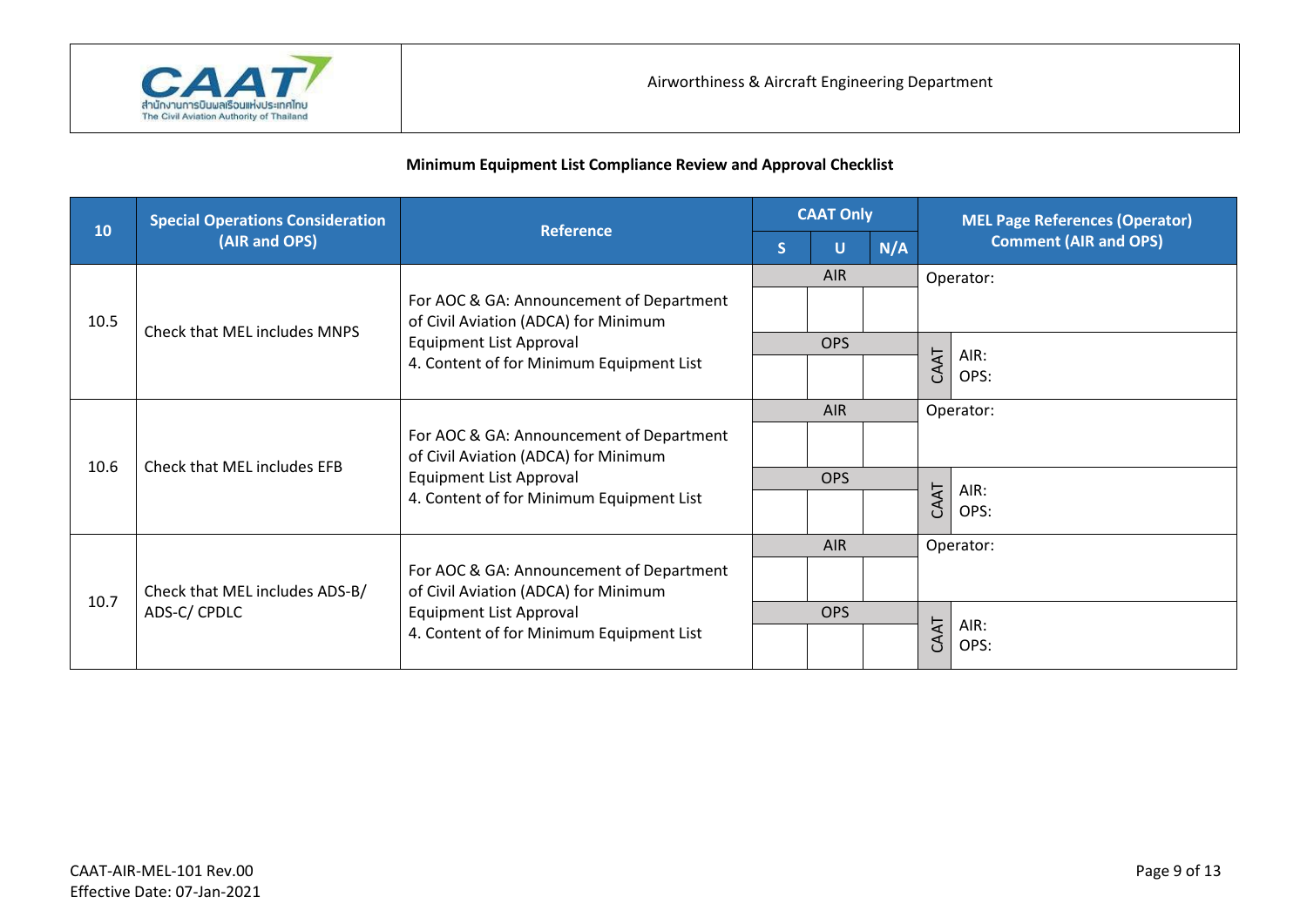

|      | <b>Rectification Interval Extensions</b>                                                                                                    | <b>Reference</b>                                                                                                                                                                    | <b>CAAT Only</b> |                  |                      | <b>MEL Page References (Operator)</b> |  |  |
|------|---------------------------------------------------------------------------------------------------------------------------------------------|-------------------------------------------------------------------------------------------------------------------------------------------------------------------------------------|------------------|------------------|----------------------|---------------------------------------|--|--|
| 11   | (RIE) (AIR)                                                                                                                                 |                                                                                                                                                                                     | <sub>S</sub>     | U                | N/A                  | <b>Comment (AIR)</b>                  |  |  |
|      |                                                                                                                                             | Recommendation: Guidance Material Minimum                                                                                                                                           |                  | AIR              |                      | Operator:                             |  |  |
| 11.1 | The MEL includes RIE procedure.                                                                                                             | Equipment List (MEL) Requirement<br>Part 1. Minimum Equipment List (MEL)                                                                                                            |                  |                  |                      |                                       |  |  |
|      | extension (RIE)                                                                                                                             | Requirement, 15. Rectification interval                                                                                                                                             |                  |                  |                      | CAAT<br>AIR:                          |  |  |
| 12   | <b>One Time Extension (AIR)</b>                                                                                                             | <b>Reference</b>                                                                                                                                                                    |                  | <b>CAAT Only</b> |                      | <b>MEL Page References (Operator)</b> |  |  |
|      |                                                                                                                                             | $\overline{\mathsf{S}}$                                                                                                                                                             | U                | N/A              | <b>Comment (AIR)</b> |                                       |  |  |
|      | Check that MEL includes procedure<br>allow only a one-time RIE and only<br>for the applicable category B, C or D<br>rectification interval. | Recommendation: Guidance Material Minimum<br>Equipment List (MEL) Requirement<br>Part 1. Minimum Equipment List (MEL)<br>Requirement, 15. Rectification interval<br>extension (RIE) |                  | AIR              |                      | Operator:                             |  |  |
| 12.1 |                                                                                                                                             |                                                                                                                                                                                     |                  |                  |                      |                                       |  |  |
|      |                                                                                                                                             |                                                                                                                                                                                     |                  |                  |                      | AIR:<br>CAA                           |  |  |
|      |                                                                                                                                             | Recommendation: Guidance Material Minimum                                                                                                                                           |                  | <b>AIR</b>       |                      | Operator:                             |  |  |
| 12.2 | Check that MEL includes a description<br>of specific duties and responsibilities                                                            | Equipment List (MEL) Requirement<br>Part 1. Minimum Equipment List (MEL)                                                                                                            |                  |                  |                      |                                       |  |  |
|      | for controlling extensions is<br>established by the operator.                                                                               | Requirement, 15. Rectification interval                                                                                                                                             |                  |                  |                      | CAAT<br>AIR:                          |  |  |
|      |                                                                                                                                             | extension (RIE)                                                                                                                                                                     |                  |                  |                      |                                       |  |  |
|      |                                                                                                                                             | Recommendation: Guidance Material Minimum                                                                                                                                           |                  | AIR              |                      | Operator:                             |  |  |
|      | Check that MEL includes the CAAT is                                                                                                         | Equipment List (MEL) Requirement                                                                                                                                                    |                  |                  |                      |                                       |  |  |
| 12.3 | notified of any extension of the<br>applicable rectification interval.                                                                      | Part 1. Minimum Equipment List (MEL)<br>Requirement, 15. Rectification interval                                                                                                     |                  |                  |                      | AIR:                                  |  |  |
|      |                                                                                                                                             | extension (RIE)                                                                                                                                                                     |                  |                  |                      | CAAT                                  |  |  |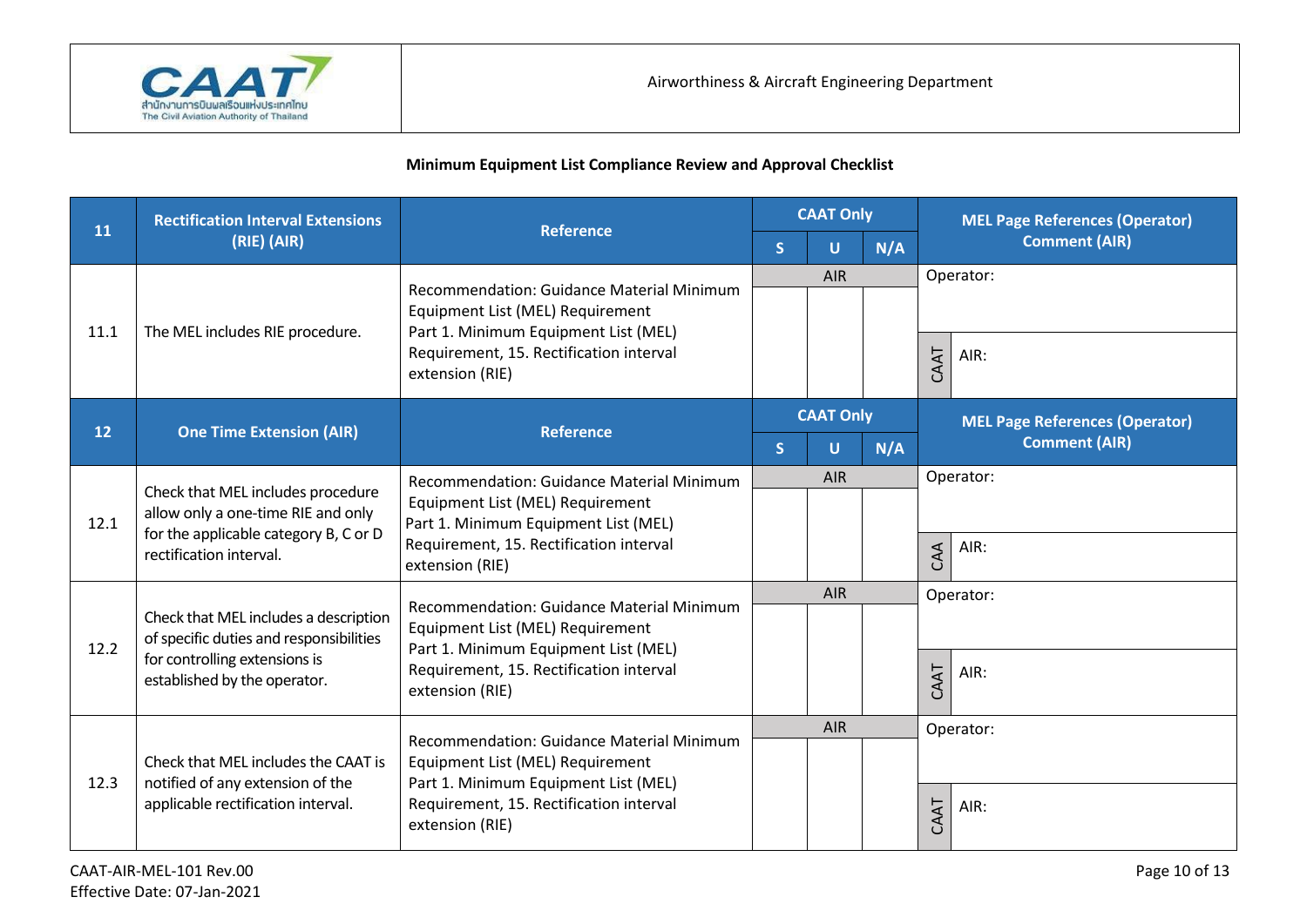

| 13   | <b>Consideration of Thai Regulation</b>                                                                | <b>Reference</b>                                                                                                                                              | <b>CAAT Only</b> |                  | <b>MEL Page References (Operator)</b> |      |                                       |  |
|------|--------------------------------------------------------------------------------------------------------|---------------------------------------------------------------------------------------------------------------------------------------------------------------|------------------|------------------|---------------------------------------|------|---------------------------------------|--|
|      | (AIR and OPS)                                                                                          |                                                                                                                                                               | S.               | U                | N/A                                   |      | <b>Comment (AIR and OPS)</b>          |  |
|      | Check that where the MMEL                                                                              |                                                                                                                                                               |                  | <b>AIR</b>       |                                       |      | Operator:                             |  |
| 13.1 | column state "AS required by<br>regulations" this wording does not<br>appear in MEL rather synopsis of | Recommendation: Guidance Material Minimum<br>Equipment List (MEL) Requirement                                                                                 |                  |                  |                                       |      |                                       |  |
|      |                                                                                                        | Part 3. Appendix 2, 2. MMEL items as required<br>by regulation/the authority                                                                                  |                  | <b>OPS</b>       |                                       |      | AIR:                                  |  |
|      | the Thai regulation shall appear<br>(CAAT AC AIR-02-MEL)                                               |                                                                                                                                                               |                  |                  |                                       | CAAT | OPS:                                  |  |
|      | If there are no applicable Thai<br>regulation, then use EASA CS-<br>MMEL latest revision.              | Recommendation: Guidance Material Minimum<br>Equipment List (MEL) Requirement<br>Part 3. Appendix 2, 2. MMEL items as required<br>by regulation/the authority |                  | <b>AIR</b>       |                                       |      | Operator:                             |  |
|      |                                                                                                        |                                                                                                                                                               |                  |                  |                                       |      |                                       |  |
| 13.2 |                                                                                                        |                                                                                                                                                               | <b>OPS</b>       |                  |                                       |      | AIR:                                  |  |
|      |                                                                                                        |                                                                                                                                                               |                  |                  |                                       | CAAT | OPS:                                  |  |
| 14   |                                                                                                        | <b>Reference</b>                                                                                                                                              |                  | <b>CAAT Only</b> |                                       |      | <b>MEL Page References (Operator)</b> |  |
|      | <b>Flight Day Consideration (OPS)</b>                                                                  |                                                                                                                                                               | S.               | U                | N/A                                   |      | <b>Comment (OPS)</b>                  |  |
|      |                                                                                                        |                                                                                                                                                               |                  | <b>OPS</b>       |                                       |      | Operator:                             |  |
|      | Consideration of local time or UTC<br>for calculating of flight day for                                | Recommendation: Guidance Material Minimum<br>Equipment List (MEL) Requirement                                                                                 |                  |                  |                                       |      |                                       |  |
| 14.1 | invoking MEL; Check MEL explains<br>how the flight day is calculated.                                  | Part 2. Appendix 1, 2.7.8 Rectification Interval<br>Categories                                                                                                |                  |                  |                                       | CAAT | OPS:                                  |  |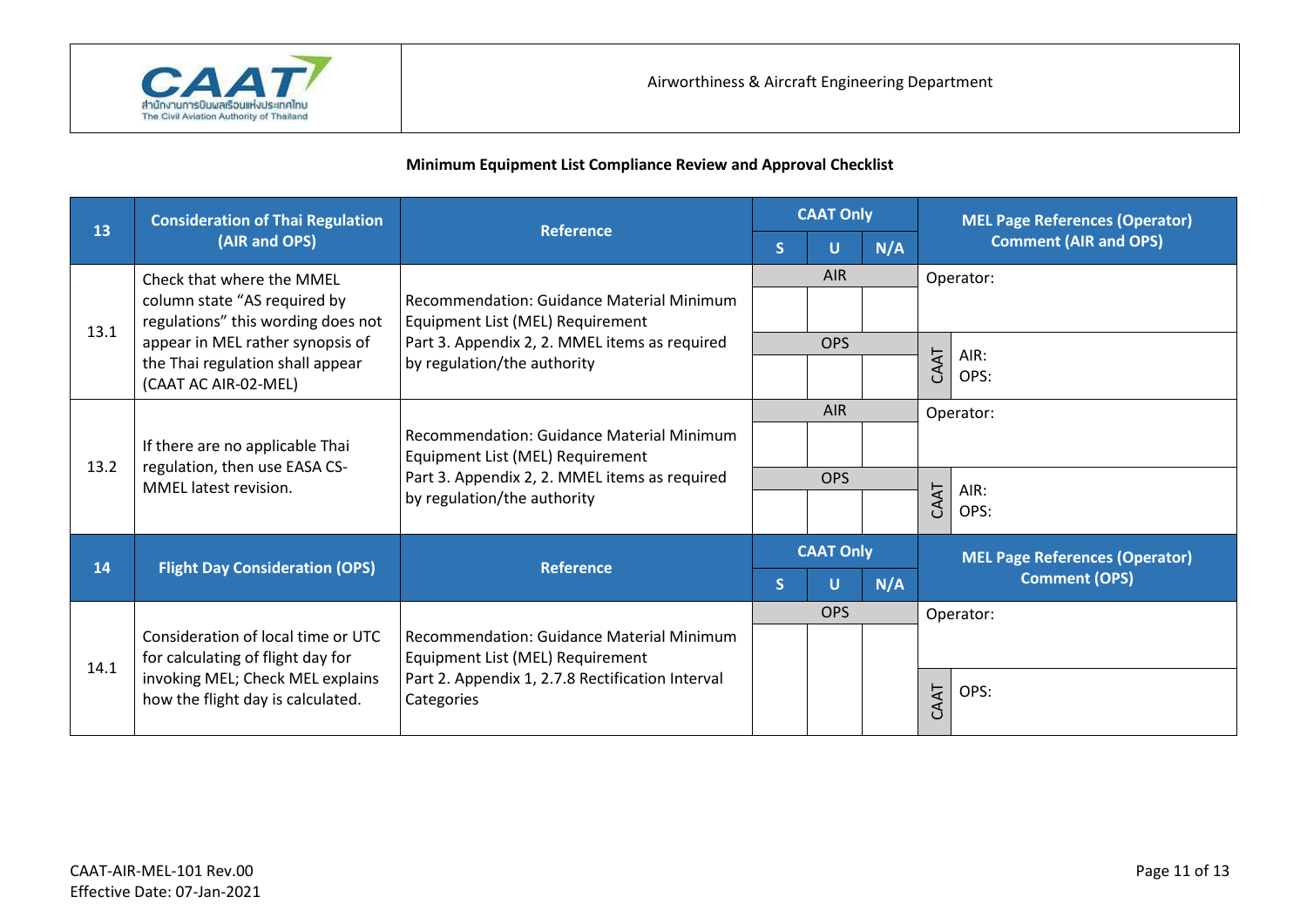

|      |                                                                                                                |                                                                                                                                                                                                                                                                                                                                                             | <b>CAAT Only</b> |            |      | <b>MEL Page References (Operator)</b> |                              |  |
|------|----------------------------------------------------------------------------------------------------------------|-------------------------------------------------------------------------------------------------------------------------------------------------------------------------------------------------------------------------------------------------------------------------------------------------------------------------------------------------------------|------------------|------------|------|---------------------------------------|------------------------------|--|
| 15   | List of holders (OPS)                                                                                          | <b>Reference</b>                                                                                                                                                                                                                                                                                                                                            | S                | U          | N/A  |                                       | <b>Comment (OPS)</b>         |  |
| 15.1 | Check that MEL includes at least MEL<br>copy on board aircraft, QA<br>department., Engineering and CAAT.       | For AOC: Announcement of Department of Civil<br>Aviation (ADCA) for the Air Navigation by<br>Aeroplane of AOC holders<br>Chapter 3 - Aeroplane Instruments, Equipment<br>and Flight Documents, (2) All aeroplanes on all<br>flights,<br>(c) An aeroplane shall carry<br>For GA: General Aviation Requirements<br>Appendix G - Minimum Equipment Lists (MEL) | <b>OPS</b>       |            |      |                                       |                              |  |
|      |                                                                                                                |                                                                                                                                                                                                                                                                                                                                                             |                  |            |      | Operator:                             |                              |  |
|      |                                                                                                                |                                                                                                                                                                                                                                                                                                                                                             |                  |            |      | CAAT                                  | OPS:                         |  |
|      | <b>MEL Compliance Checklists</b><br>(AIR and OPS)                                                              | <b>Reference</b>                                                                                                                                                                                                                                                                                                                                            | <b>CAAT Only</b> |            |      |                                       |                              |  |
| 16   |                                                                                                                |                                                                                                                                                                                                                                                                                                                                                             | S.               | U          | N/A  |                                       | <b>Comment (AIR and OPS)</b> |  |
| 16.1 | Check that MEL Compliance<br>Checklist is corrected and<br>completed. (For CAAT)                               |                                                                                                                                                                                                                                                                                                                                                             |                  | <b>AIR</b> |      |                                       | AIR:                         |  |
|      |                                                                                                                |                                                                                                                                                                                                                                                                                                                                                             |                  |            |      |                                       |                              |  |
|      |                                                                                                                |                                                                                                                                                                                                                                                                                                                                                             | <b>OPS</b>       |            |      | CAAT<br>OPS:                          |                              |  |
|      |                                                                                                                |                                                                                                                                                                                                                                                                                                                                                             |                  |            |      |                                       |                              |  |
|      | <b>Compile dossier (AIR and OPS)</b>                                                                           | <b>Reference</b>                                                                                                                                                                                                                                                                                                                                            | <b>CAAT Only</b> |            |      |                                       |                              |  |
| 17   |                                                                                                                |                                                                                                                                                                                                                                                                                                                                                             | S.               | U          | N/A  |                                       | <b>Comment (AIR and OPS)</b> |  |
| 17.1 | Compile dossier of checklists,                                                                                 |                                                                                                                                                                                                                                                                                                                                                             |                  | <b>AIR</b> |      |                                       |                              |  |
|      | correspondence, and audit records.                                                                             |                                                                                                                                                                                                                                                                                                                                                             |                  |            |      |                                       | AIR:                         |  |
|      | For AOC Approvals file under AOC<br>records, for Non-AOC file in the<br>Aircraft registration file. (For CAAT) |                                                                                                                                                                                                                                                                                                                                                             | <b>OPS</b>       |            | CAAT | OPS:                                  |                              |  |
|      |                                                                                                                |                                                                                                                                                                                                                                                                                                                                                             |                  |            |      |                                       |                              |  |
|      | CAAT-AIR-MEL-101 Rev.00                                                                                        |                                                                                                                                                                                                                                                                                                                                                             |                  |            |      |                                       | Page 12 of 13                |  |